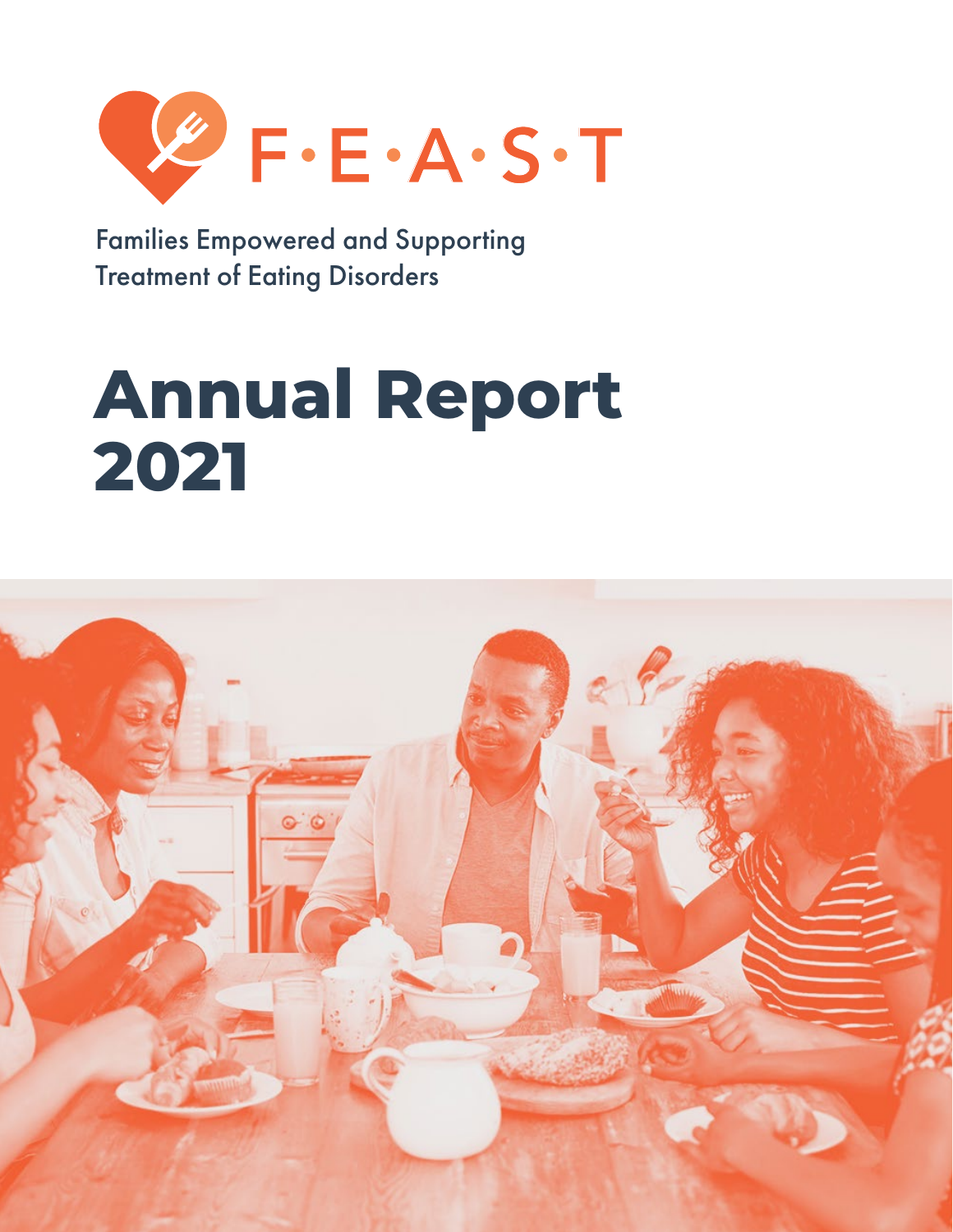021 was a year of change and growth for F.E.A.S.T. I stepped into my role as Executive Director in February; and at that<br>of Directors gained three new members, and four new committees were established: Fundraising, Finance time, F.E.A.S.T. hired an association management company to provide professional staffing for the organization. The Board Nominations.

F.E.A.S.T. ran a successful annual giving campaign (Give Thanks to F.E.A.S.T.) which raised almost 17% more than our \$30,000 goal! In addition, we raised significantly more in general donations this year than in previous years. Our financial position has improved, which will enable F.E.A.S.T. to continue providing our existing services and to launch new services to meet the growing and diverse needs of our community.

F.E.A.S.T. developed and disseminated an Impact Survey to assess our performance and to determine whether there are gaps in our services which need to be addressed. To date, we have received 300 responses to the survey. We will use this invaluable data to modify our current programs and services and to guide future development.

The heart of F.E.A.S.T. is our parent support volunteers, who serve our community 24/7 with extraordinary dedication and commitment. This year, 12 new parent support volunteers joined our team, and we developed an online training program to properly prepare them for their role with F.E.A.S.T. In addition, we established a monthly supervision meeting for support volunteers to give them a space to share difficult experiences and situations, and to both receive and offer guidance, insight, and advice. This group is facilitated by F.E.A.S.T. advisor Rachel Bachner-Melman.

We hosted 8 successful webinars during 2021 with an average attendance of 100 participants per webinar. We look forward to continuing our webinars in 2022. Thank you to the members of our esteemed advisory panel who educated, enlightened, and informed our parent community by presenting at these webinars.

In early 2022, we launched a new CRM database so that we can improve and increase engagement with the community which we serve.

F.E.A.S.T. currently serves over 5000 families worldwide, and it is our strategic goal to serve 10,000 families by the year 2024. We are working hard to achieve that goal by thinking and moving in several different directions simultaneously. I would like to take this opportunity to thank F.E.A.S.T.'s hard-working Board of Directors who have supported me, challenged me, advised me, and assisted me throughout this past year. F.E.A.S.T. is fortunate to have you, and so am I.

Respectfully,

Judy Krasna Executive Director F.E.A.S.T.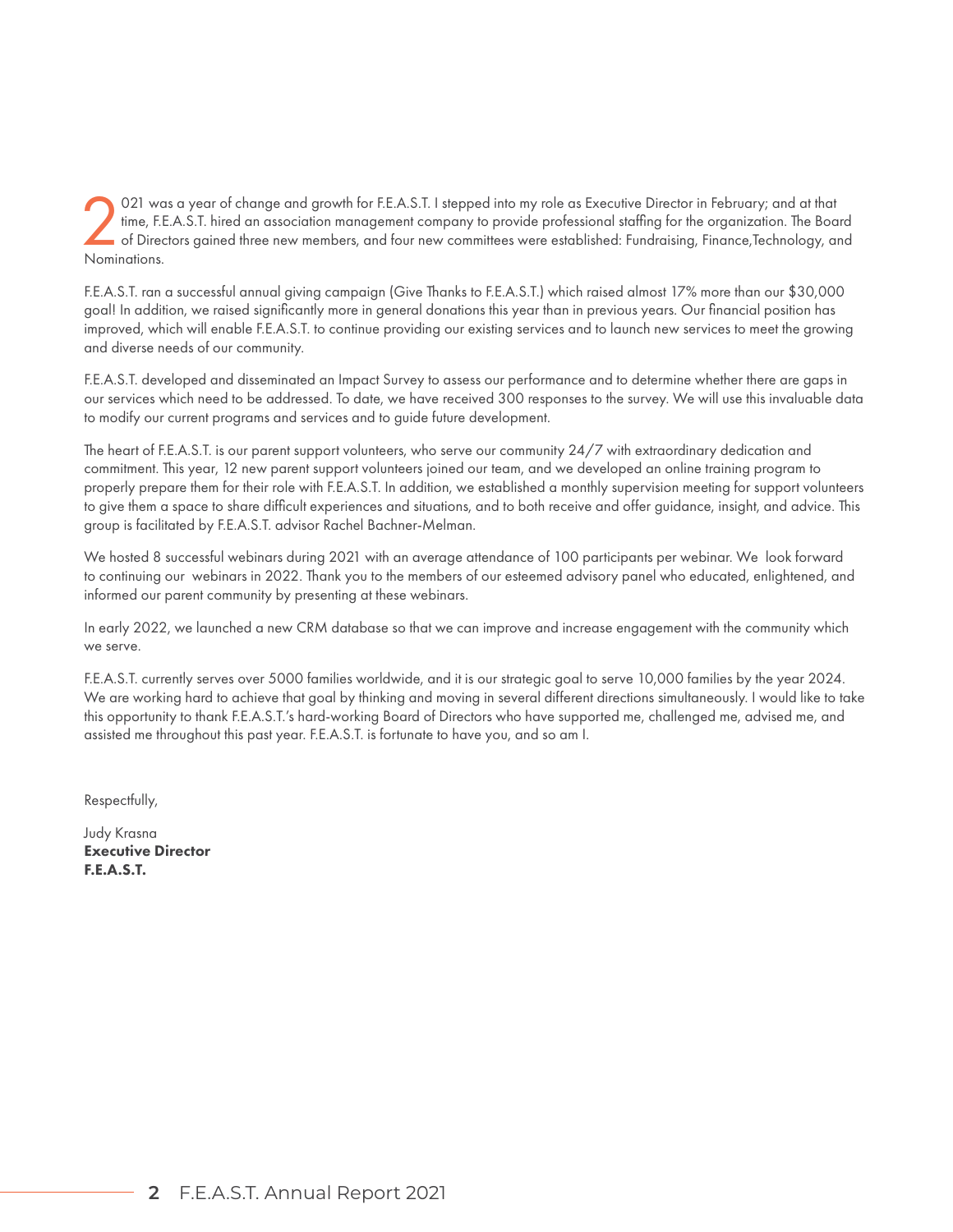## **Our Mission**

**F.E.A.S.T.** is an international non-profit organization of and for caregivers of loved ones suffering from eating disorders.

**F.E.A.S.T.'s** Mission is to support caregivers by providing information and mutual support, promoting evidence-based treatment, and advocating for research and education to reduce the suffering associated with eating disorders.

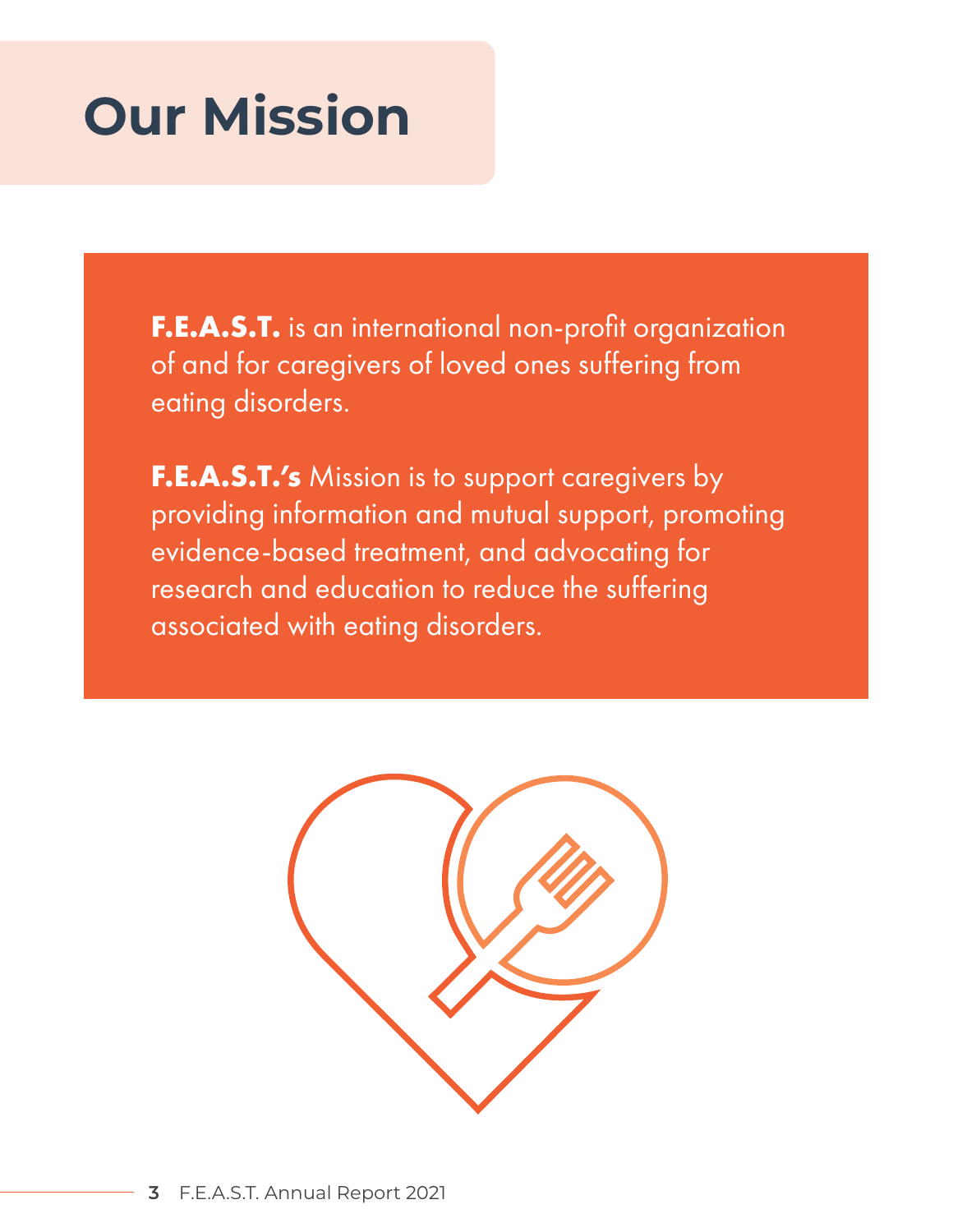## **Our Programming**

**F.E.A.S.T. stands for Families Empowered and Supporting Treatment for Eating Disorders** and refers to the crucial role caregivers play in their loved one's recovery by helping them eat. Established in 2007, F.E.A.S.T. (EIN 26-4706974; gold Guidestar profile) is an organization of and for parents and caregivers to help loved ones recover from eating disorders by providing information and mutual support, promoting evidence-based treatment, and advocating for research and education to reduce the suffering associated with eating disorders. F.E.A.S.T. is trusted by families and clinicians worldwide due to our long-standing, excellent reputation as leaders in the parent/caregiver eating disorder community, our guiding principles, and our commitment to independence from the marketing and sponsorship funding model that has compromised progress and accountability in the field.

**Eating disorders are both deadly and treatable**, which is why F.E.A.S.T.'s services are so critical; what we do saves lives. The support, information, and resources we offer families can absolutely make the difference between a good outcome and a tragic one. Eating disorders carry one of the highest mortality rates of all mental disorders. Some of these deaths are due to medical complications and some are due to suicide. Evidence shows early intervention improves outcomes, which is why we are so passionate about trying to reach families during the early stages of their loved one's illness and offering them actionable help.

**We achieve our mission through a multitude of services to families,** all free of charge. With three moderated online forums, families gain a connection with experienced parent caregivers. Our Parent Support Lines, staffed by dedicated peer volunteers, answer a range of questions asked by parents who are desperate for help and information. The 30 Days program educates and empowers parents to become more effective caregivers in one month's time. Our Family Guide Series is composed of expert evidence-based booklets to help families navigate

treatment, nutrition, and the neurobiology of eating disorders. Men of FEAST offers skill-based support to dads and other male caregivers. Educational monthly webinars educate on a range of subjects which have a wide appeal to our parent community. The annual F.E.A.S.T. of Knowledge event is a highly regarded and globally broadcast event connecting top researchers and clinicians with the larger caregiver community. All culminating in a net of support for families and caregivers.

**F.E.A.S.T.'s website provides a wealth of information for parents and caregivers seeking education and resources** that can help their loved one recover from an eating disorder. Through the use of online tools and technology, we are able to connect families from all over the world in real time, and on their own time. Like the families we serve, our volunteers and board members are from dozens of countries, across many platforms. We estimate our community to number 5,000 people actively engaged annually.

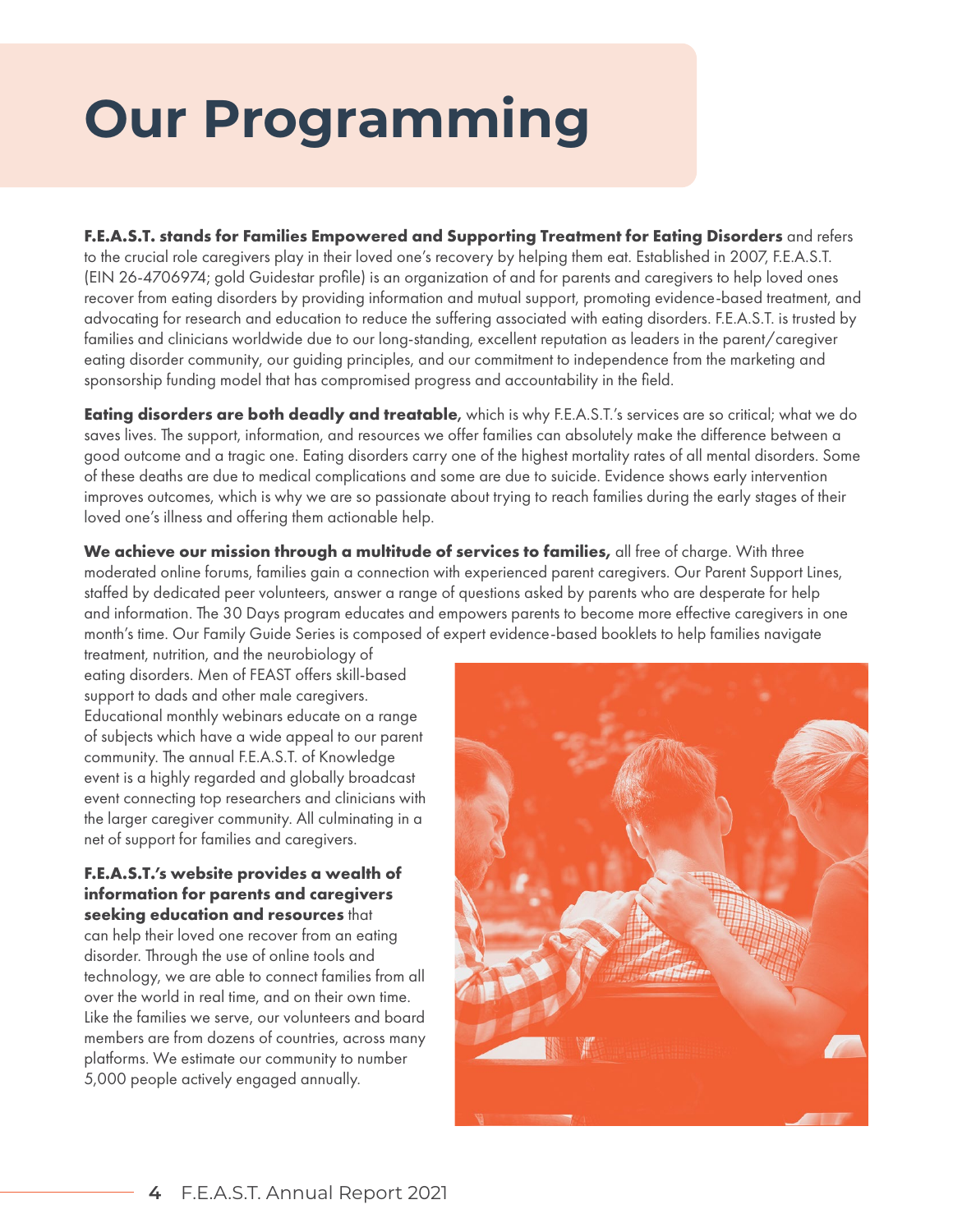# **2021 in Numbers**



**67%**

F.E.A.S.T.'s **website use** was up more than 67%.



F.E.A.S.T. raised over \$125,000 in **donations** (not including operating grants).



The Around the Dinner Table Forum gained over 1,000 **new users.**



The Around the Dinner Table Facebook Forum gained over 1,800 **new users.** 



**1,800 3,800 745**

Over 3,800 **caregivers** registered for our First 30 Days service.



745 **people** attended our webinars.





Our Family Guide booklets were opened more than 3,000 **times each month.**





Our parent support channels were used by over 1,200 **families.**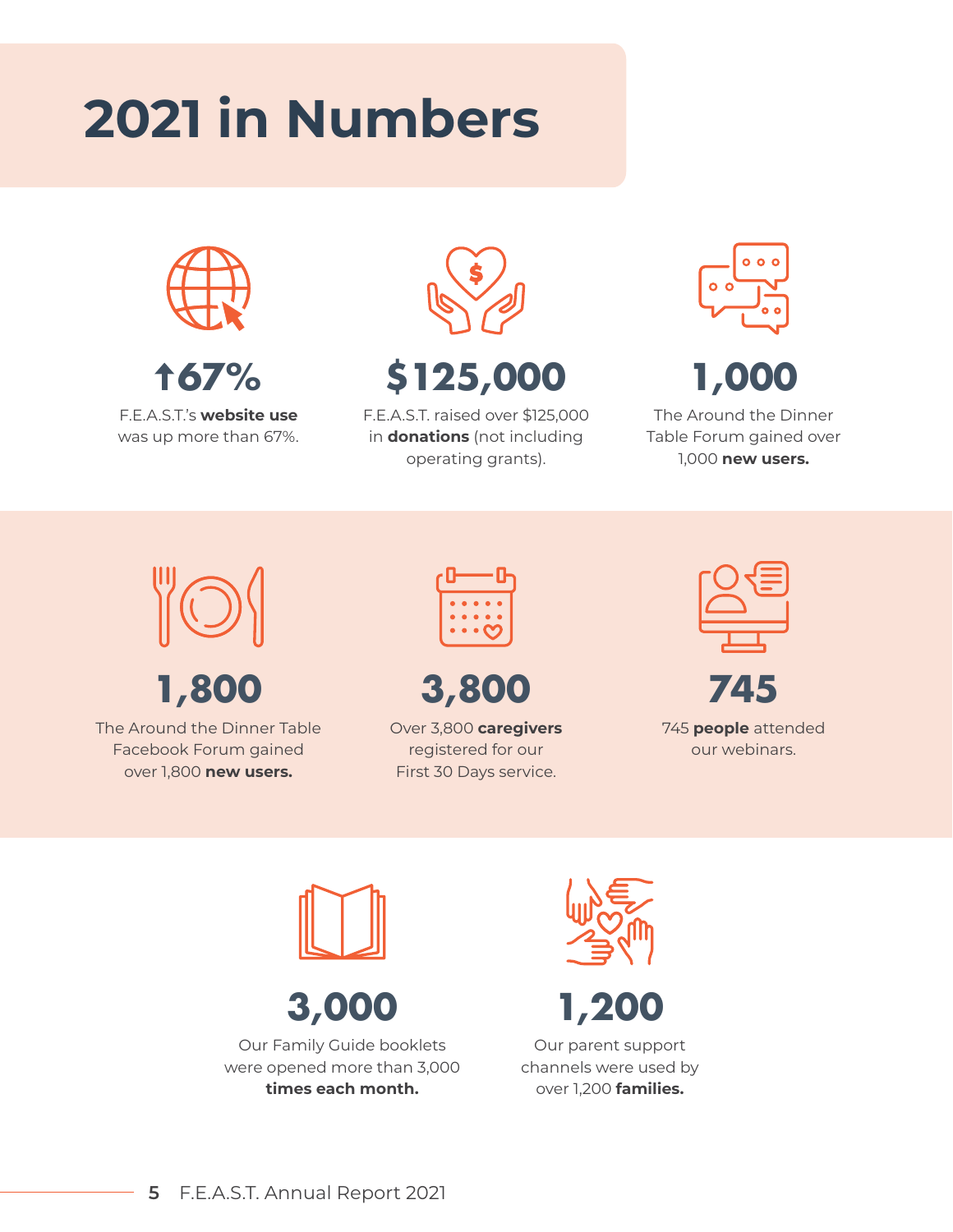## **Major Donors in 2021**

## Total # of Donors in 2021



This number **quadrupled** from 2020.

Give Thanks to FEAST Campaign **\$35,000**

First 30 Days Program **\$22,000**

Memorial Funds **\$8,500**

Operating Grants **\$113,500**

General Donations **\$60,000**

Other Campaigns **\$6,200**

**6** F.E.A.S.T. Annual Report 2021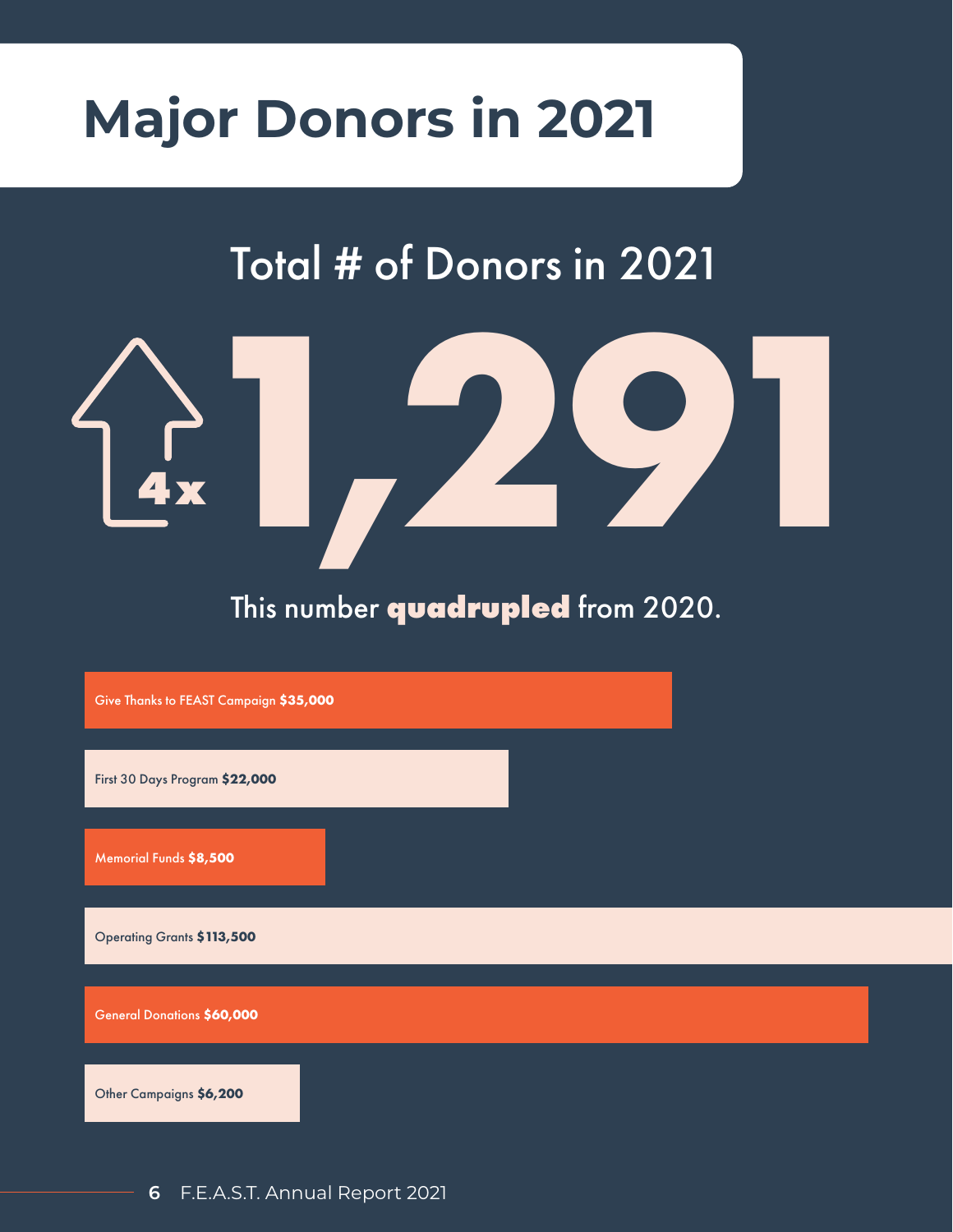# **Our Financial Position**

**F.E.A.S.T.'s financial position was strengthened in 2021** largely due to the implementation of successful fundraising strategies and three large one-time operating grants. The primary expense was personnel; F.E.A.S.T. employs a full time Executive Director and an Association Management Company.



### **2021 YoY Performance**